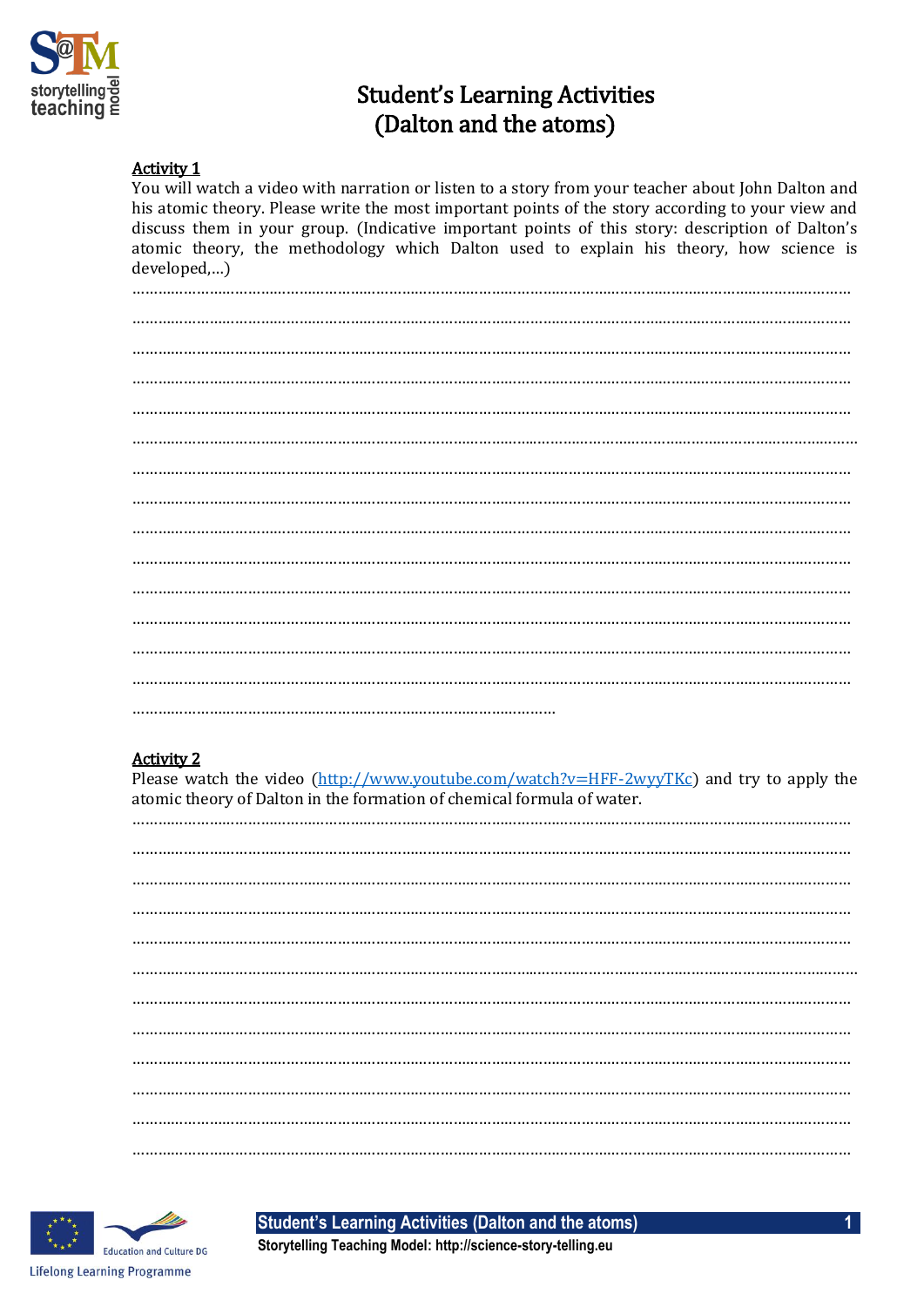

### **Activity 3**

Based on the Dalton's law, please prove that, this law is also valid when the elements Copper (Cu) and Oxygen (0) react and form two different compounds, Oxide and Sub Oxide of Copper (atomic weight of copper: 63.5, atomic weight of oxygen: 16).

#### **Activity 4**

In the diagram in the following website, please find combinations of compounds in which the law of the multiple proportions is valid.

(http://www2.honolulu.hawaii.edu/instruct/natsci/science/brill/sci122/Programs/p25/p25.html #3. John Dalton).

| . |  |  |  |  |  |  |  |
|---|--|--|--|--|--|--|--|

## <u>Activity 5</u>

 $\overline{\mathbf{2}}$ 

**Student's Learning Activities (Dalton and the atoms)** 

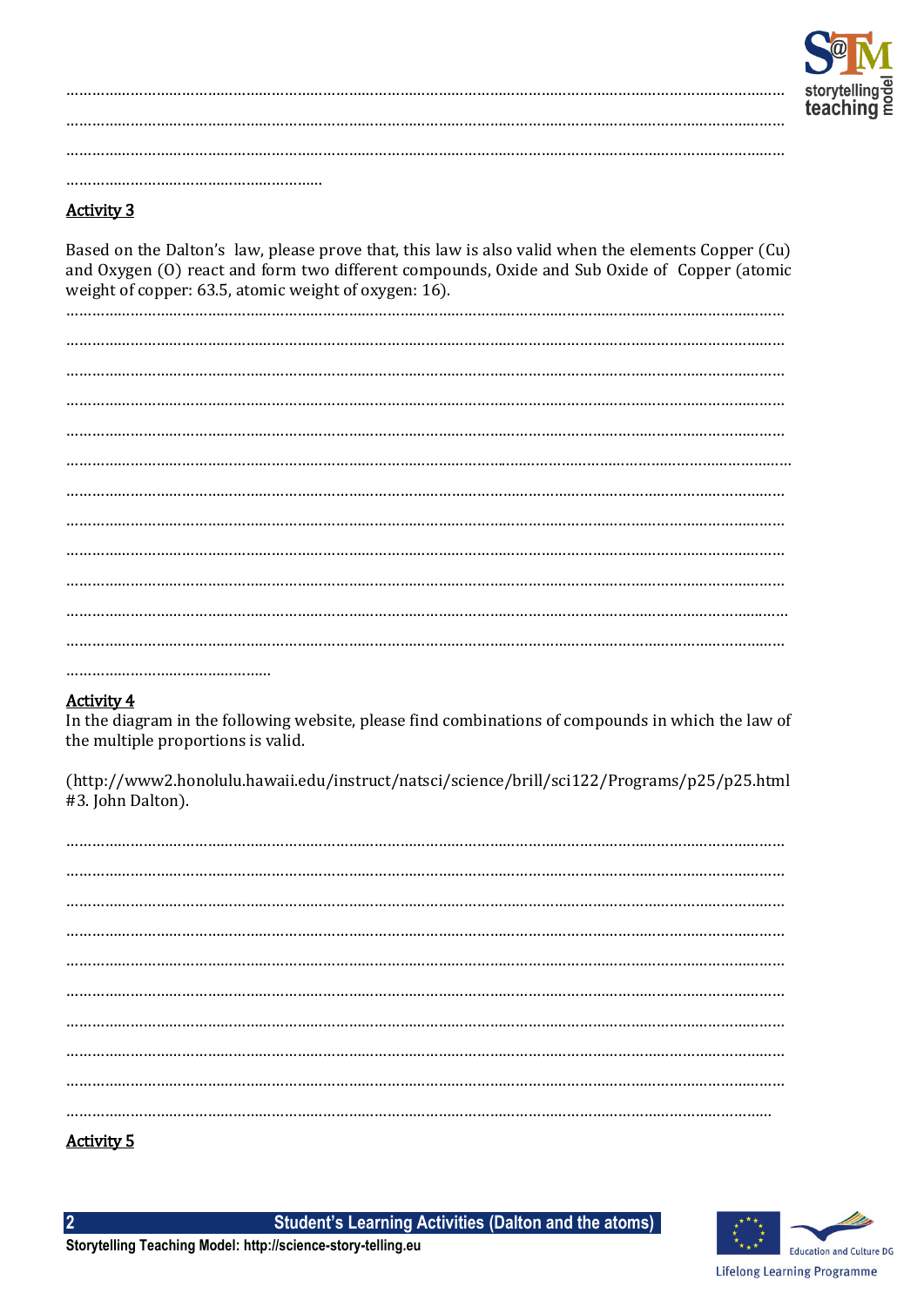

Please write a paragraph (500 words) to explain the differences between the atomic theories of **teaching**  $\check{\equiv}$  Democritus and Dalton.

| <b>Activity 6</b><br>How do you explain the delay of 60 years after Dalton's era for the scientific community to accept<br>his atomic theory? |
|-----------------------------------------------------------------------------------------------------------------------------------------------|
|                                                                                                                                               |
|                                                                                                                                               |
|                                                                                                                                               |
|                                                                                                                                               |
|                                                                                                                                               |
|                                                                                                                                               |
|                                                                                                                                               |
|                                                                                                                                               |
|                                                                                                                                               |
|                                                                                                                                               |
|                                                                                                                                               |
|                                                                                                                                               |

…………………………………………

#### Activity 7

Using the list of ideas that describe the characteristics of science and the ways it develops, try to locate and write these ideas in the story you heard and the activities of this lesson. These ideas that scientists call Nature of Science (Nature Of Science-NOS- ) are: Characteristics of Nature of Science (NOS)

- 1. Science demands and relies on empirical evidence.
- 2. Knowledge production in science includes many common features and shared habits of mind.
- 3. Scientific knowledge is tentative but durable.
- 4. Laws and theories are related but distinct kinds of scientific knowledge.
- 5. Science is a highly creative endeavor.
- 6. Science has a subjective element.
- 7. There are historical, cultural, and social influences on science.



**Student's Learning Activities (Dalton and the atoms) 3**